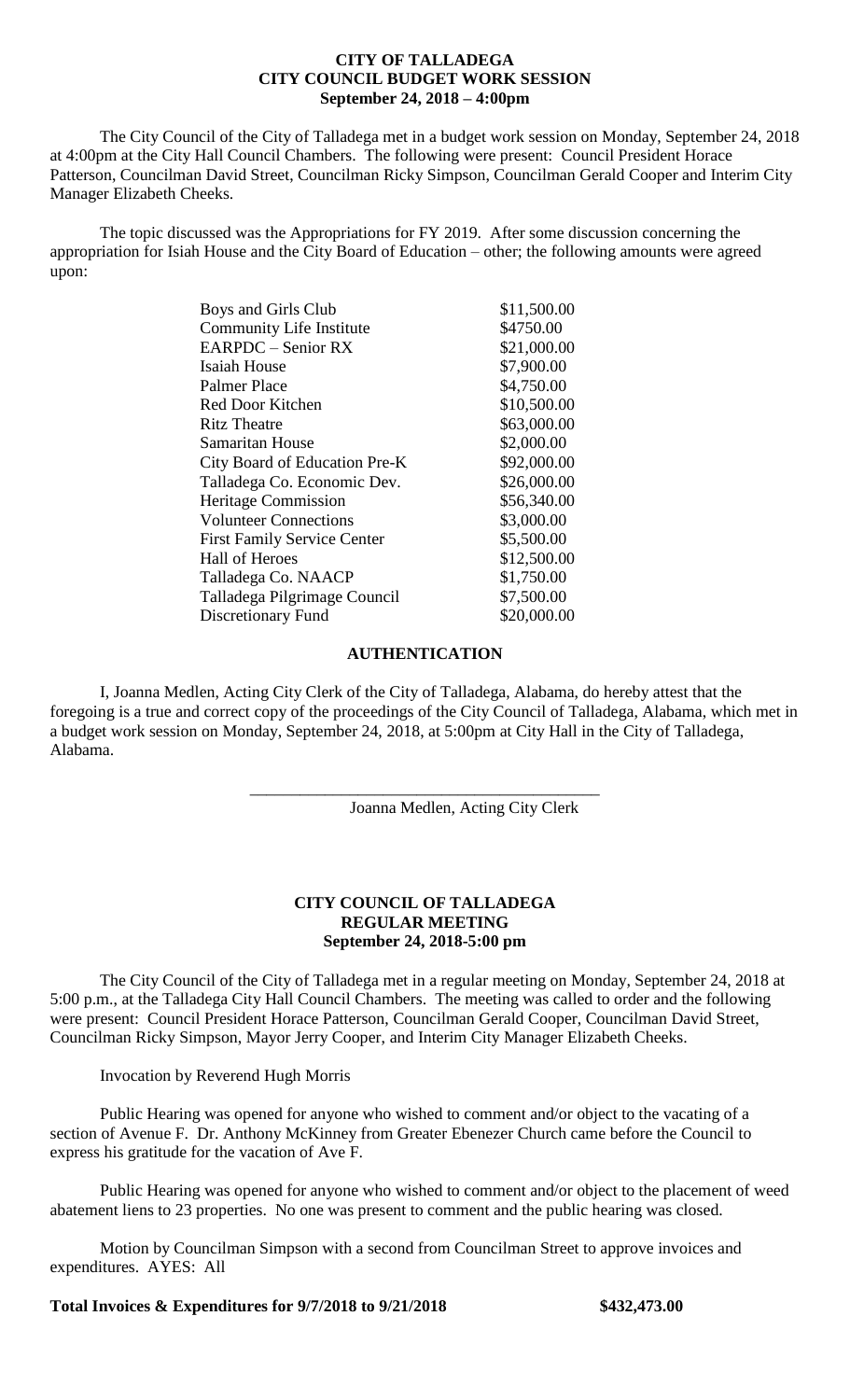| General Fund                       | 299,024.72 |
|------------------------------------|------------|
| <b>Corrections Fund</b>            | 26,526.42  |
| Cemetery                           | 52.98      |
| <b>Capital Projects Trust Fund</b> | 106,868.88 |

Motion by Councilman Simpson with a second from Councilman Cooper for approval of minutes of the Regular Meeting of September 24, 2018 AYES: All.

Council President Patterson deferred to Steve Giddens and Jason Murray from the Drug Task Force. Mr. Gidden informed the Council that he would answer any questions about the Drug Task Force and wished to thank the Council for their support. It was requested that the same amount as last year be appropriated to the Drug Task Force in the amount of \$85,171.00.

Council President Patterson deferred to citizen Henrietta Lawler concerning community complaints. Ms. Lawler stated that she was speaking on behalf of members of the community as well as herself. Ms. Lawler stated that the main concern was the property across from her home which over grown with vegetation allows for nuisances and also requested that a speed bump be installed because of cars running into the ditch in front of her home. She also relayed to the Council a complaint from a senior citizen concerning illegal dumping on Wallis St. Council President Patterson requested that City Attorney O'Brien and Interim City Manager Cheeks look into the situation with an update at the next meeting.

**Resolution #4580** approving an agreement with Carr, Riggs, and Ingram, LLC for FY2018 Audit

Motion by Councilman Simpson with a second from Councilman Cooper for the approval of Resolution #4580. Roll Call. AYES: All.

**Resolution #4581-#4604** approving weed abatement liens.

Motion by Councilman Simpson with a second from Councilman Cooper for the approval of Resolution #4581-#4604. Roll Call. AYES: All.

**Resolution #4605** approving the vacation of a section of Avenue F.

Motion by Councilman Street with a second from Councilman Simpson for the approval of Resolution #4605. Roll Call. AYES: All.

**Resolution #4606** approving a grant application with East Central Alabama Highway Safety Office.

**Resolution #4607** approving a contract with East Central Alabama Football Officials not to exceed \$2,500.00.

Motion by Councilman Simpson with a second from Councilman Street for the approval of Resolution #4606 and Resolution #4607. Roll Call. AYES: All.

**Resolution #4608** approving a contract with Waites Construction to fill and stabilize the area where a building was removed for the East Street Parking Lot project for a total cost of \$11,500.00.

Motion by Councilman Street with a second from Councilman Cooper for the approval of Resolution #4608. Roll Call. AYES: Council President Patterson, Councilman Street, and Councilman Cooper ABSTAIN: Councilman Simpson

**Resolution #4609** approving a contract with InSite Engineering for review of insurance values for all City Facilities at a cost of \$14,250.00.

Motion by Councilman Simpson with second from Councilman Cooper for the approval of Resolution #4609. Roll Call. AYES: All.

**Resolution #4610** approving the surplus of three City structures (pavilion on West Coosa Street, recently purchased house on Coosa Street for bridge project, and concession stand, dug outs and light poles at park behind Fire Station 2).

Motion by Councilman Simpson with a second from Councilman Cooper for the approval of Resolution #4610. Roll Call. AYES: All.

**Ordinance # 1842** approving the budget for Fiscal Year 2019.

Motion by Councilman Simpson with a second from Councilman Street for the Reading of the Heading Only of Ordinance #1842. Roll Call. AYES: All.

AN ORDINANCE APPROVING THE OFFICIAL ANNUAL BUDGET FOR THE CITY OF TALLADEGA, ALABAMA, FOR THE FISCAL YEAR BEGINNING 1 OCTOBER 2018 AND ENDING 30 SEPTEMBER 2019.

Motion by Councilman Street with a second from Councilman Simpson for Immediate Consideration of Ordinance #1842. Roll Call. AYES: All.

Motion by Councilman Street with a second from Councilman Simpson for the Adoption of Ordinance #1842. Roll Call. AYES: All.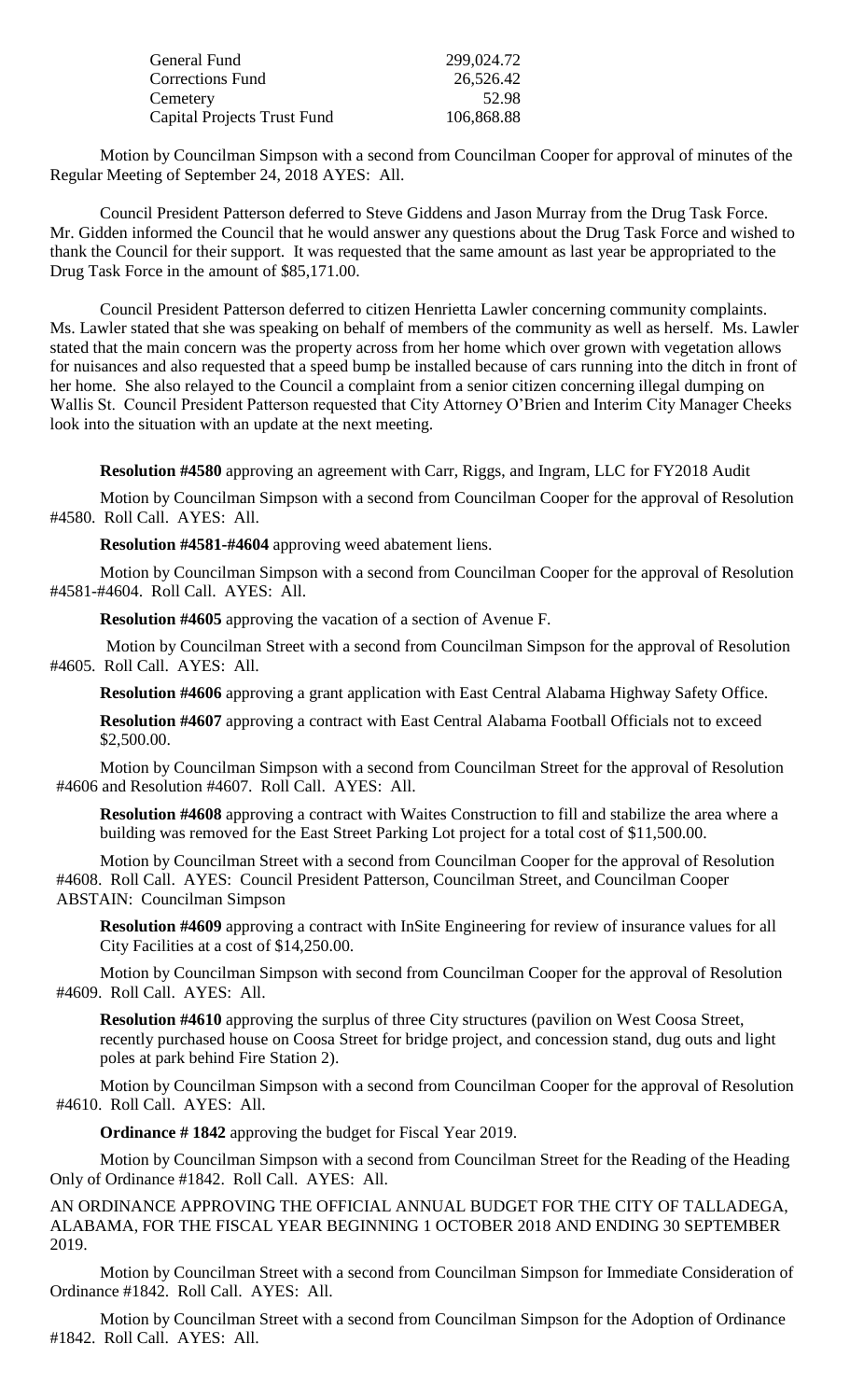**Ordinance # 1843** approving the Franchise Agreement with Spire Alabama Inc. (formerly known as Alagasco)

Motion by Councilman Simpson with a second from Councilman Cooper for the Reading of the Heading Only of Ordinance #1843. Roll Call. AYES: All.

A FRANCHISE TO SPIRE, ALABAMA, INC. GRANTING ITS SUCCESSORS AND ASSIGNS, IN THE CITY OF TALLADEGA, ALABAMA

Motion by Councilman Simpson with a second from Councilman Street for Immediate Consideration of Ordinance #1843. Roll Call. AYES: All.

Motion by Councilman Simpson with a second from Councilman Cooper for the Adoption of Ordinance #1843. Roll Call. AYES: All.

Motion by Councilman Simpson with a second from Councilman Cooper to approve the invoices and expenditures for the Water Department. AYES: All.

| Water Department Expenditures for 9/10/18-9/21/18 |            | \$186,253.17 |
|---------------------------------------------------|------------|--------------|
| Water/Sewer Fund                                  | 186,253.17 |              |

**Resolution #4611** approving acceptance of the Department of Commerce's Economic Development Administration (EDA) Financial Assistance Award in the amount of \$459,557.00

**Resolution #4612** approving a contract with InSite Engineering for design services for upgrades to the Stonehill Booster Station for a cost not to exceed \$57,275.00.

**Resolution #4613** approving the purchase agreement with Mastin's Inc. of Boaz, Alabama for two standby generator units in the Water and Sewer Department for a cost of \$200,524.00.

**Resolution #4614** approving the surplus of two generators from the Airport and Brecon Wastewater Treatment Plants.

Motion by Councilman Simpson with a second from Councilman Cooper for the approval of Resolution #4611 to Resolution #4614. Roll Call. AYES: All.

**Resolution #4615** approving an amendment to the contract with InSite Engineering for the Sanitary Sewer System Improvements to the Ironaton Road area increasing the contract from \$134,700.00 to \$146,150.00.

Motion by Councilman Street with a second from Councilman Simpson for the approval of Resolution #4615. Roll Call. AYES: All.

**Resolution #4616** approving an amendment to the contract with Schmidt Environmental Construction Inc. from \$1,342,000.00 to \$1,371,929.00 with two change orders: 1) changing hard wired to wireless technology and install a new replacement triplex control panel at the influent pump station.

Motion by Councilman Simpson with a second from Councilman Cooper for the approval of Resolution #4616. Roll Call. AYES: All.

Motion by Councilman Simpson with a second from Councilman Cooper to approve the FY 2019 Employee Holiday Schedule. AYES: All.

Motion by Councilman Simpson with a second from Councilman Cooper to excuse the absence of Councilman Elston. AYES: All.

Councilman Cooper mentioned that the daughter of Hubert Hubbard was in attendance today.

Councilman Simpson requested that the criteria for faster and more reliable internet services be looked into.

Council President Patterson deferred to Human Resources Director Drummond concerning an update on the applicants for the City Manager position. Director Drummond stated that there was a total of 24 applicants from the extra weeks that the advertisement ran and those applicants have been narrowed down to 16. Council President Patterson wished to set a Called Meeting on Thursday, September 27<sup>th</sup> so applicants could be narrowed down to 3-5 persons. He also stated that another meeting be set for October 4<sup>th</sup> for the interviews of these applicants. Council President Patterson also requested that the Council members put together in a written communication; two questions that they would like to ask each applicant applying for position and submit those to Director Drummond and requested Director Drummond to gather questions for each applicant to prepare to answer.

Council President Patterson wished to report on the recommendations of the Ad Hoc Committee wishing to thank the committee for the time and energy taken. He stated that the sign ordinance will need to be looked